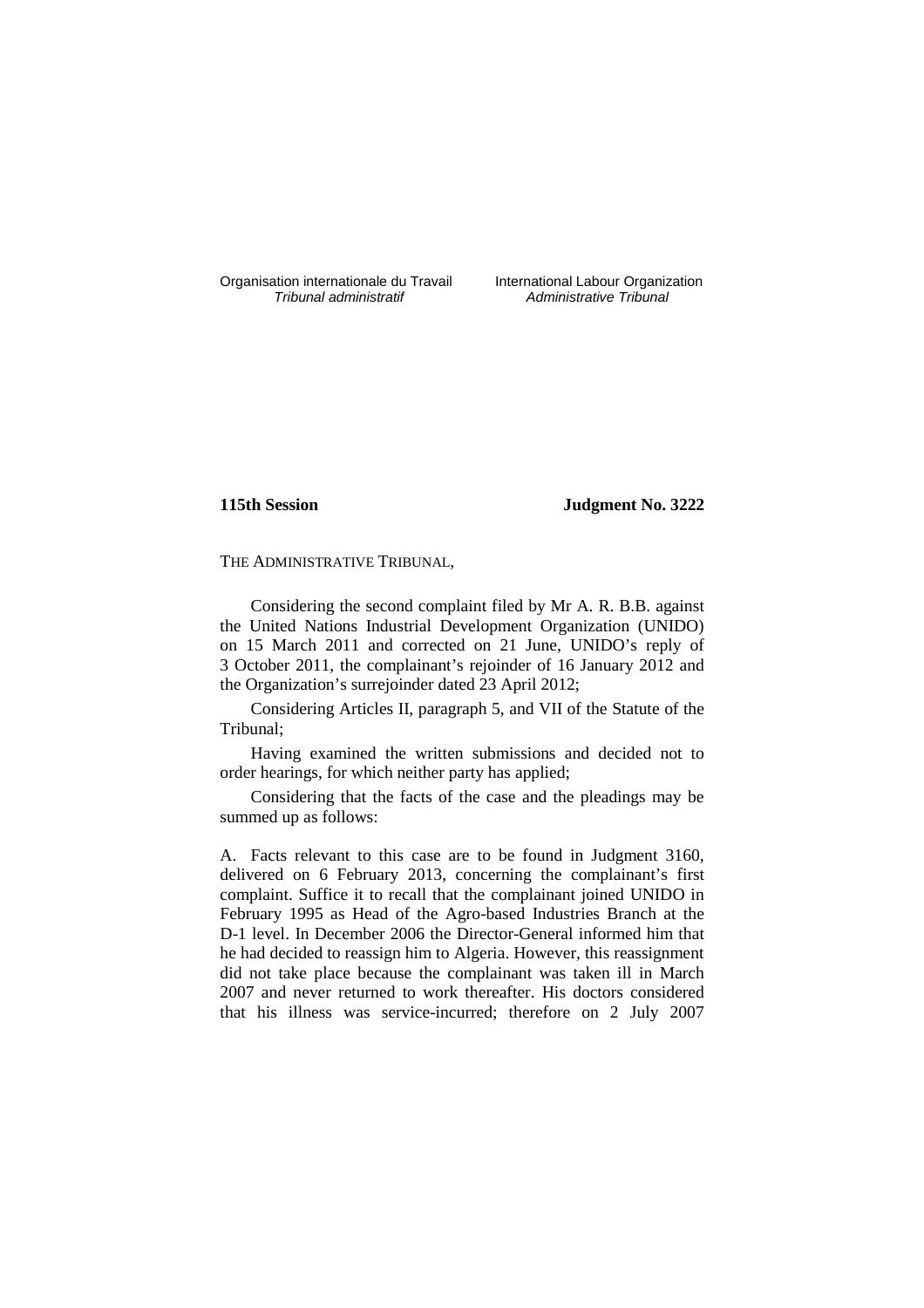he submitted a claim for compensation to the Secretary of the Advisory Board on Compensation Claims (ABCC) in accordance with Appendix D to the Staff Rules.

In September 2007, as he had been on sick leave for a prolonged period, he was asked to undergo a medical examination by an independent medical practitioner – Dr G. – to ascertain whether he was fit to work. Dr G. examined him in October and concluded that he was incapacitated for further service. Consequently, the Human Resource Management Branch (PSM/HRM) referred his case to the Staff Pension Committee (SPC) for a recommendation on his eligibility for a disability benefit. On 25 April the Secretary of the SPC, Ms N., who was also Secretary of the ABCC, informed the complainant that the SPC had met on 20 March and had recommended that he should receive a disability benefit as of the date following exhaustion of paid leave entitlements, i.e. 19 September 2008, and that the United Nations Joint Staff Pension Fund (UNJSPF) had endorsed the recommendation. The complainant separated from service on 19 September 2008.

Acting in her capacity as Secretary of the ABCC, Ms N. notified the complainant on 5 December 2008 that the Board had reviewed his Appendix D claim and had concluded, on the basis of the opinion of UNIDO's Medical Adviser, that his illness was not service-incurred. It had therefore recommended that the Director-General reject his claim. She added that the Managing Director of the Programme Support and General Management Division (PSM), acting with delegation of authority from the Director-General, had approved the ABCC's recommendation.

On 9 January 2009 the complainant sent an e-mail to Ms N. requesting copies of various documents which he deemed necessary to prepare an appeal against the rejection of his Appendix D claim. The requested documents included correspondence relating to the proceedings before the SPC and the ABCC, respectively. Ms N. replied on 28 January that, except for the minutes of the Board's meeting and the decision of the Managing Director of PSM on the Board's recommendations, copies of which were attached to her reply,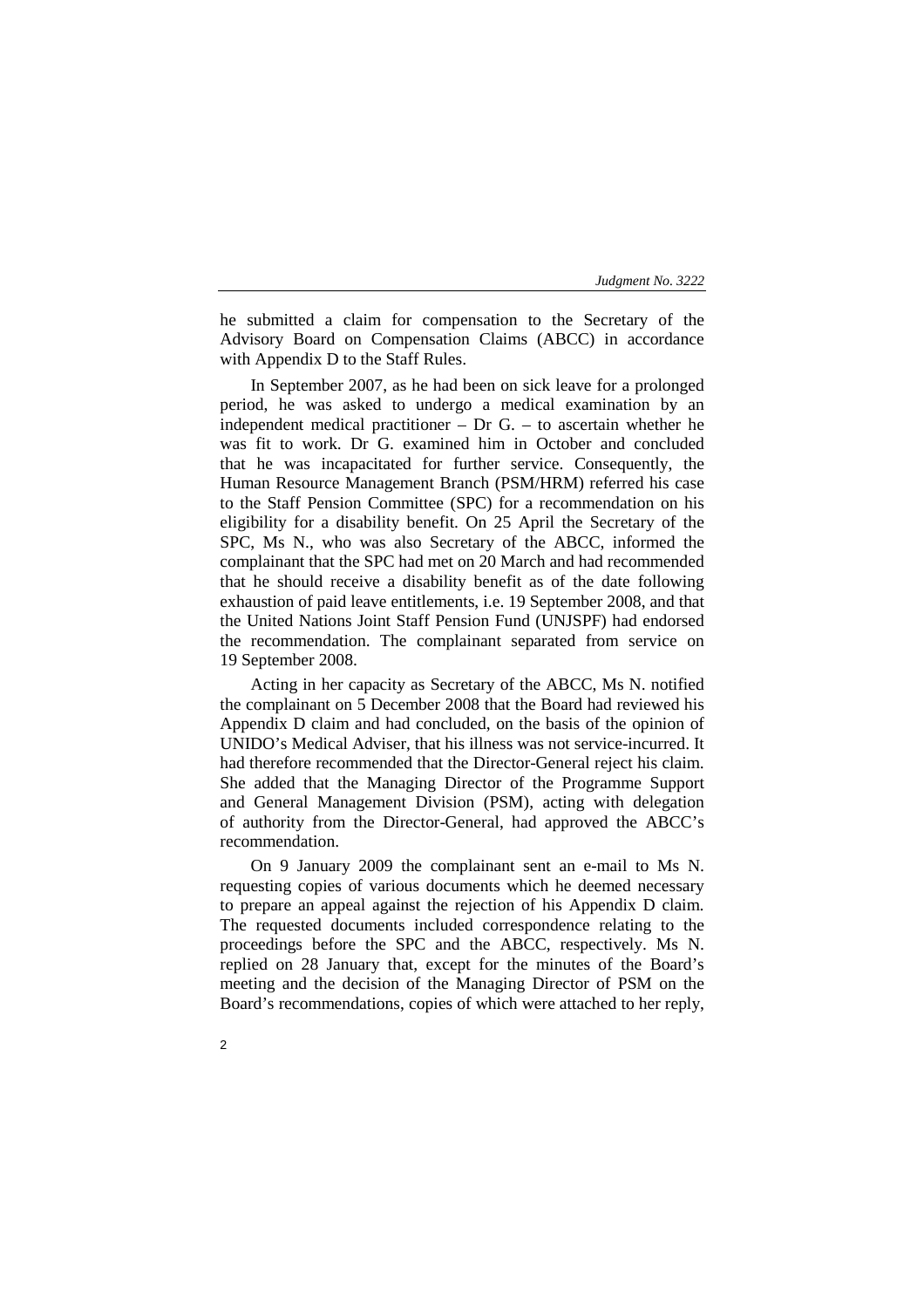all other requested documents were either internal working documents or private records of the SPC that could not be provided to him.

On 26 March the complainant wrote to the Director-General requesting that he instruct the Secretary of the ABCC and the SPC to communicate to him immediately all the documents he had requested. The Director of PSM/HRM, acting on behalf of the Director-General, informed the complainant on 18 May that his request was rejected because, according to the Regulations, Rules and Pension Adjustment System of the UNJSPF, the records and all correspondence of the SPC are private and kept in the care of its Secretary. She added that the requested documents concerning his Appendix D claim and the correspondence with the Vienna International Centre (VIC) Medical Service were internal working documents that could not be communicated to him.

On 17 June the complainant filed an appeal with the Joint Appeals Board (JAB) asking to be provided with all the documents he had requested and to be awarded 3,700 euros in costs.

On 8 September 2009 Ms N. forwarded to the complainant the memorandum of 1 December 2008 by which she had provided the Managing Director of PSM with the minutes of the ABCC's meeting and its recommendations for a decision on his case. This memorandum had been sent through the Director of PSM/HRM.

In his rejoinder of 12 November 2009 before the JAB, the complainant sought moral damages on the grounds that Ms N. and the Director of PSM/HRM had acted in breach of applicable procedures as neither of them had brought his request for disclosure of documents to the attention of the SPC. He also alleged conflict of interest and breach of confidentiality on the part of Ms N. He asked to be provided with the original memorandum showing that the Managing Director of PSM had received a delegation of authority from the Director-General to deal with his case, as well as the original memorandum by which the Secretary of the ABCC and the SPC had been informed of the delegation of authority; in the event that these documents were not communicated to him he sought additional moral damages. He sought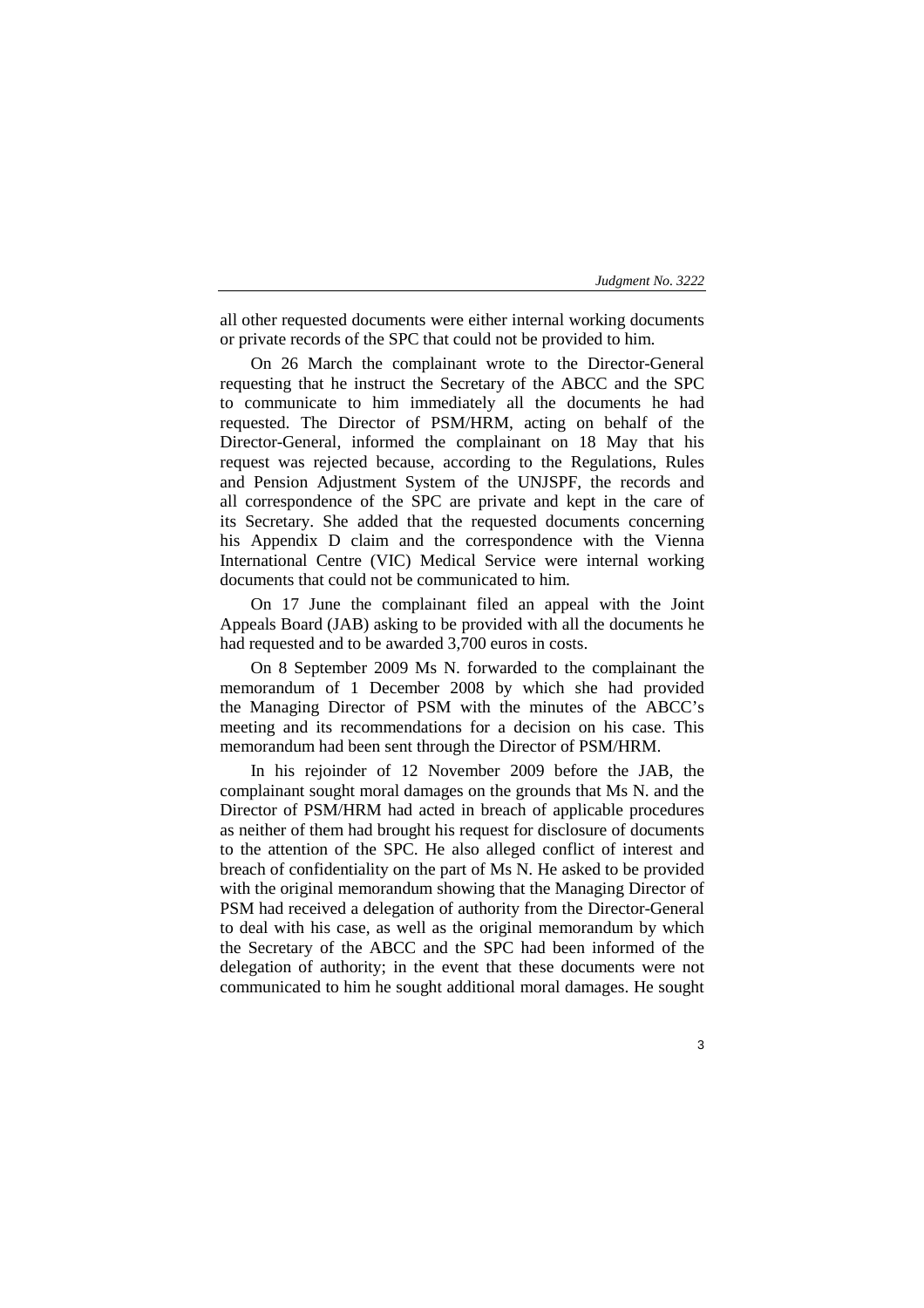further moral damages for the "mental and physical stress" he had suffered because of UNIDO's violation of established procedures.

On 19 October 2010 the Director-General – who had been asked by the complainant on 14 January 2009 to review his initial decision to reject his Appendix D claim – decided to modify his initial decision and to allow the complainant's claim, considering that his illness was attributable to service.

In its report of 2 December 2010 the JAB recommended that the complainant be given copies of SPC and ABCC-related documents as it was imperative for any staff member to receive all documents pertaining to his or her case. It also found that there was a conflict of interest and breach of confidentiality insofar as the Secretary of the ABCC had sent the memorandum of 1 December 2008 – which was addressed to the Managing Director of PSM – through the Director of PSM/HRM, whereas the Secretary should report only to the Director-General or the Managing Director of PSM acting on his behalf. However, it rejected the complainant's allegations concerning the failure of the Secretary of the ABCC and the Director of PSM/HRM to inform the SPC of his request for disclosure of certain documents, explaining that the two bodies operated separately and objectively. It added that it believed that the memoranda showing that the Managing Director of PSM had received a delegation of authority from the Director-General had been communicated to the complainant and that there was therefore no need to send him the originals or to award him moral damages in that respect. The JAB did not recommend an award of costs.

By a memorandum of 22 December 2010 the Director-General asked the Secretary of the JAB to inform the complainant that his appeal was dismissed. In his view, the request for disclosure of documents concerning the proceedings before the SPC was governed by the Regulations, Rules and Pension Adjustment System of the UNJSPF, and the JAB was not competent to review his appeal in that respect. Regarding his request for documents in relation to his Appendix D claim, the Director-General noted that he had been provided with the minutes of the meeting of the ABCC and the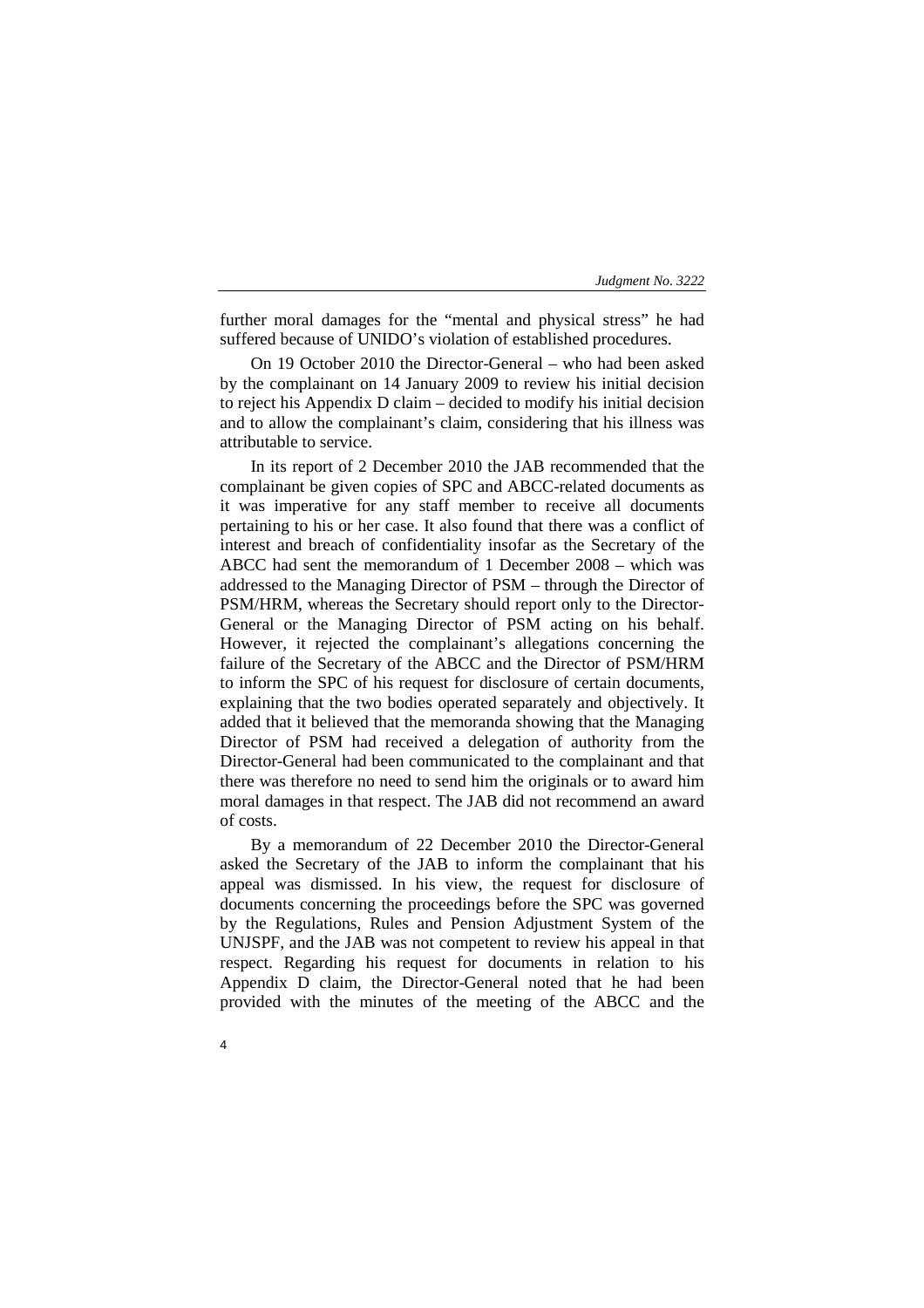Director-General's decision on the ABCC's recommendations on 28 January 2009 and the report of the Medical Adviser to the ABCC on 14 August 2009. Hence he had received all the documents that were used as a basis for the ABCC's recommendations and the contested decision. He added that the complainant's request for other documents was "overbroad" and could not be entertained. Lastly, he found no irregularity in the communication of the memorandum of 1 December 2008, explaining that the administration of social security matters, including ABCC claims, was under the responsibility of the Director of PSM/HRM, whose involvement could consequently not be excluded. That is the impugned decision.

B. The complainant submits that, according to the Tribunal's case law, he has a right to disclosure of any items of evidence – including medical reports – that were material in reaching the decision on his Appendix D claim. The case law also provides that in order to ensure due process, both in the internal appeal proceedings and before the Tribunal, a staff member must be provided with any documents material to the outcome. According to the complainant, this includes so-called "internal working documents". He contends that his request for disclosure was therefore justified, as the documents he sought were material to the outcome of his claim. He explains that, in December 2008, he was informed that the Managing Director of PSM had decided to endorse the ABCC's recommendation to reject his Appendix D claim because, according to UNIDO's Medical Adviser, the origin of his illness was not his reassignment. However, Dr G., the independent medical expert appointed at UNIDO's request, had concluded the opposite. He was therefore confused and had to determine whether he had grounds for appealing the decision to reject his claim. In particular, he needed to establish whether the Administration had interfered with or attempted to influence inappropriately the independence of the ABCC, and whether confidentiality had been maintained in dealing with his case. He adds that, after he had made his request for disclosure of documents, the Director-General decided, in October 2010, to allow the appeal he had filed against the rejection of his claim and to accept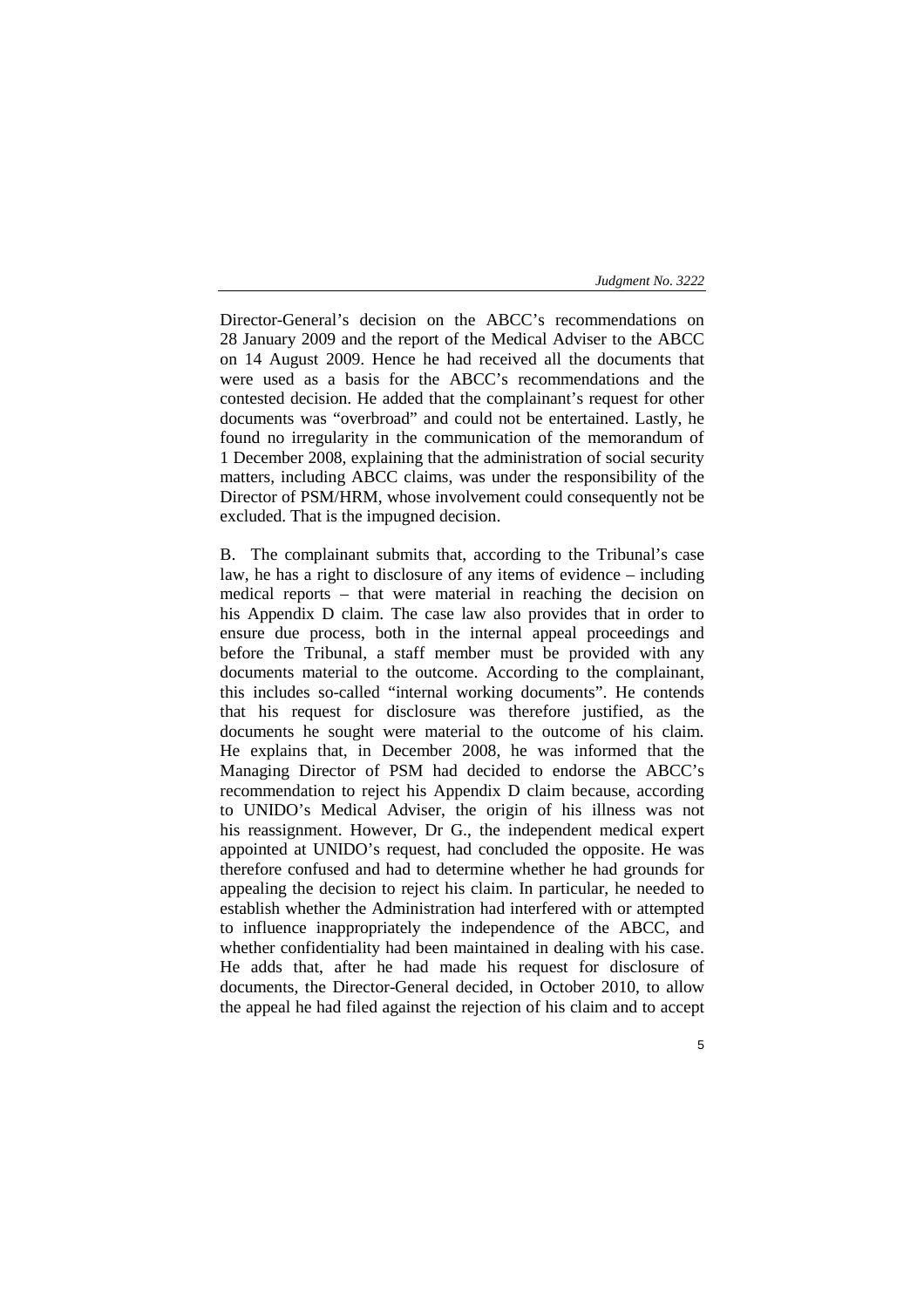that his illness was service-incurred, thereby endorsing Dr G.'s opinion which he had initially rejected.

In his view, UNIDO showed a lack of good faith and committed a breach of due process in refusing to produce the vast majority of the requested documents until he filed his appeal. He submits that he suffered emotional stress due to the Organization's actions, and that the Administration's decision finally to provide him with some of the requested documents does not mitigate the material and moral injury he suffered.

The complainant also alleges breach of confidentiality insofar as the Secretary of the ABCC communicated the memorandum of 1 December 2008 containing the minutes of the ABCC's meeting to the Managing Director of PSM through the Director of PSM/HRM. Paragraph 7 of the Administrative Circular of 28 January 1991 concerning the submission of Appendix D claims provides that the ABCC shall review such a claim with the assistance of the medical and legal advisers; no reference is made to the Director of PSM/HRM.

Lastly, he submits that the JAB erred in concluding that he had been provided with a copy of the delegation of authority given by the Director-General to the Managing Director of PSM, as he never received that document.

The complainant asks the Tribunal to set aside the impugned decision and to award him 50,000 euros in material and moral damages. He also claims interest at the rate of 8 per cent per annum on any material damages awarded to him, and costs.

C. In its reply UNIDO indicates that the new claims submitted by the complainant in his rejoinder before the JAB and reiterated before the Tribunal must be dismissed for failure to exhaust internal means of redress. It stresses that the complainant's original claim before the JAB was merely for disclosure of documents and not for damages for breach of confidentiality, conflict of interest and procedural irregularities.

The Organization denies any breach of due process or bad faith with regard to the disclosure of documents. It explains that the initial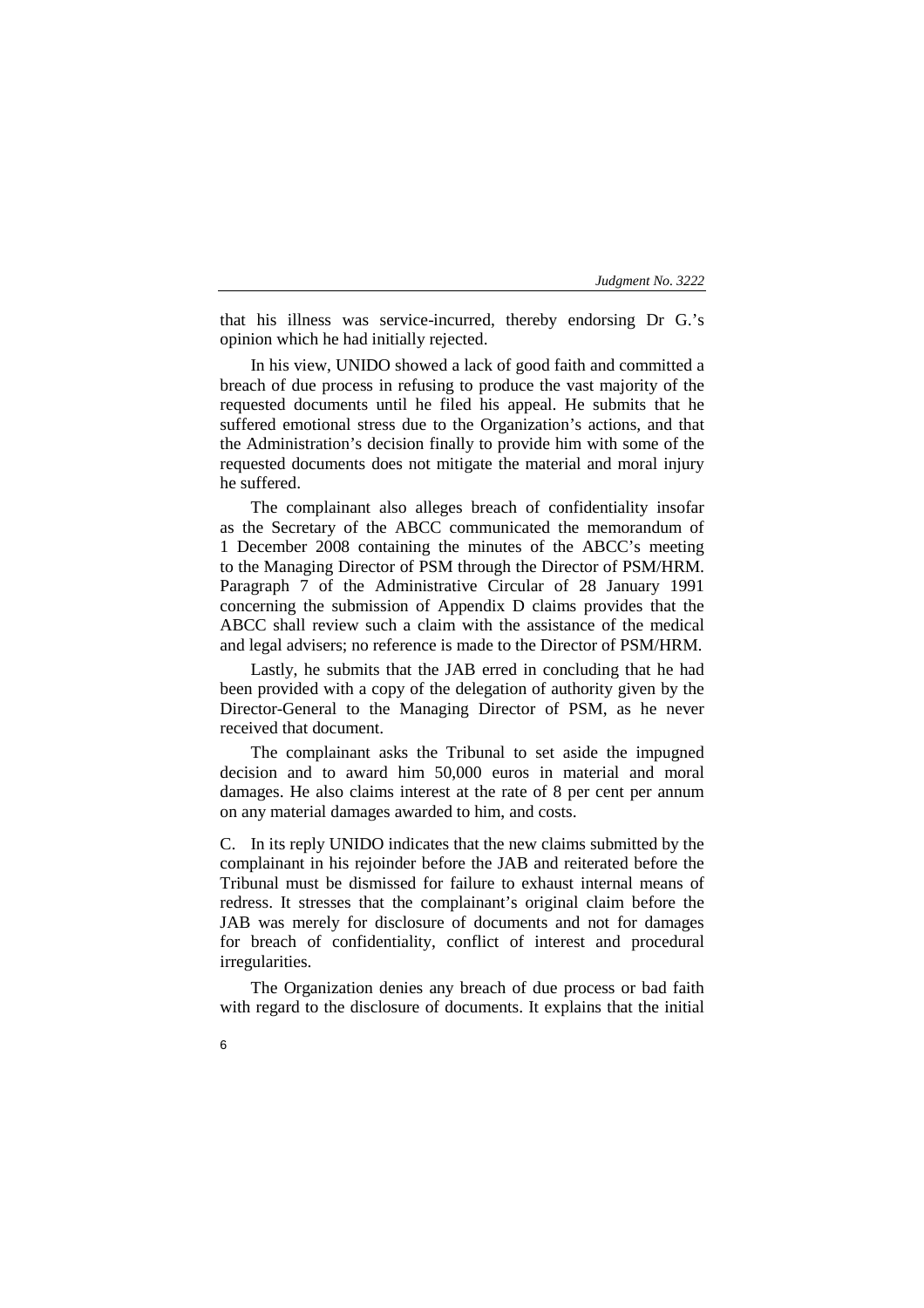decision to reject the complainant's Appendix D claim was based on the minutes of the ABCC's meeting and on its recommendations, which were sent to him in January 2009; thus, he had all the necessary documents to prepare his appeal. It submits that the other documents the complainant requested were internal working documents that were immaterial to the outcome of his case. In its view, the complainant's insistence on being provided with those documents shows that his intention was to "fish" for some basis upon which to threaten the Organization with legal action. It adds that the decision to grant a disability benefit is taken by the UNJSPF, and not the Director-General of UNIDO; consequently, any request for documents relating to that matter is governed by the UNJSPF rules, according to which the records and all correspondence of the SPC are private. It notes in that respect that the complainant did not request the SPC to review the Secretary's decision of 28 January 2009 rejecting his request for documents.

With regard to the alleged breach of confidentiality, UNIDO asserts that the Director of PSM/HRM did not participate in the meeting at which the ABCC considered the complainant's claim, that the ABCC considered the claim anonymously, without interference, and that no medical data was disclosed to the Director of PSM/HRM. It also asserts that the Managing Director of PSM acted with a delegation of authority from the Director-General and provides a memorandum dated 26 August 2002 by which the then Director-General informed the Chairman of the ABCC that the Managing Director of the Division of Administration – who was subsequently referred to as Managing Director of PSM – would approve compensation claims on his behalf when they involved compensation in excess of 10,000 United States dollars.

D. In his rejoinder the complainant submits that no objection to the receivability of his claims was raised in the impugned decision and that, according to the Tribunal's case law, the Organization should not now adopt an "excessively formalistic approach" which would deprive him of his right of appeal. He reiterates that, given Dr G.'s opinion that his illness was work-related, he suspected a serious error when he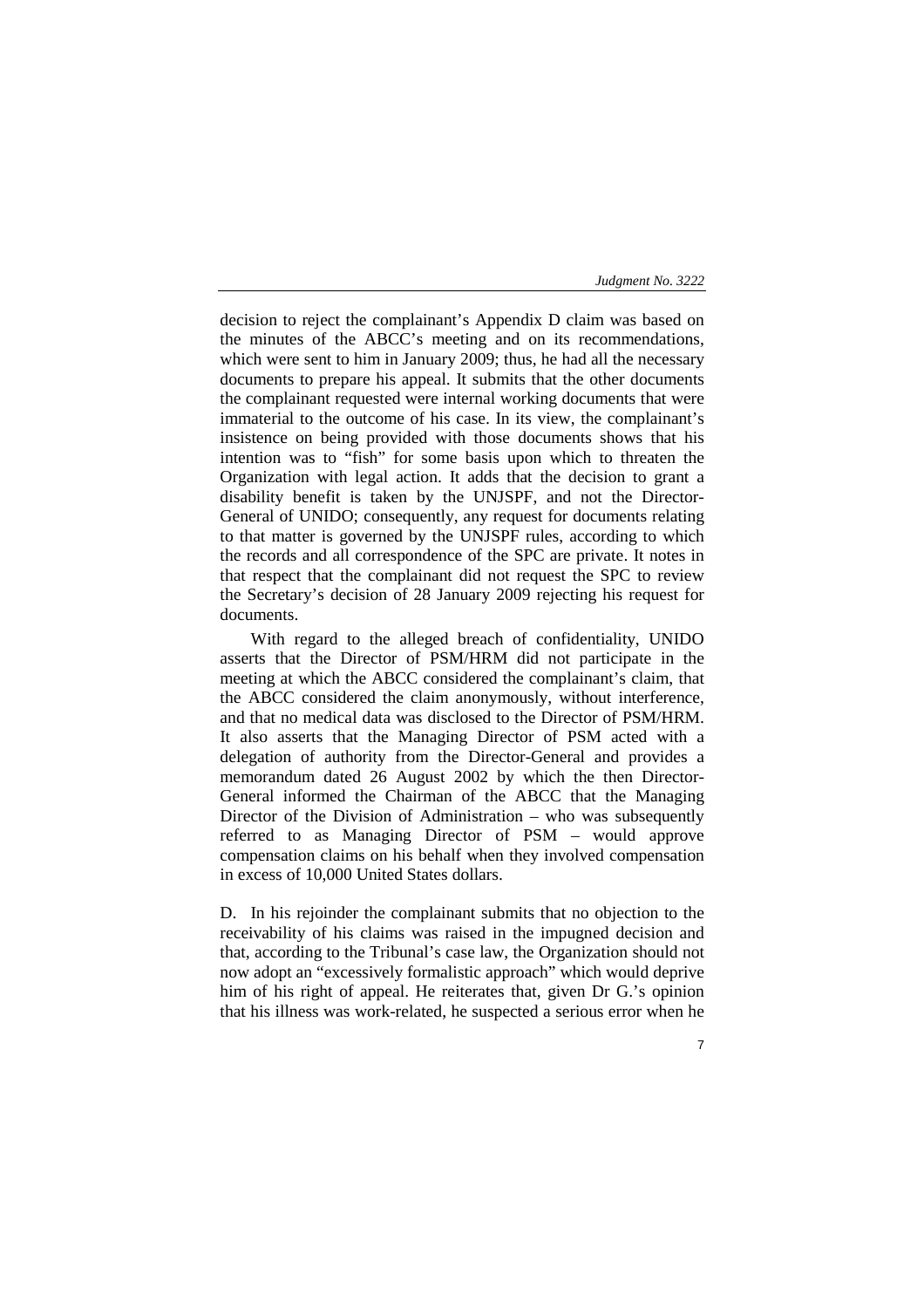received the Organization's decision to reject his Appendix D claim. In his view, there was *prima facie* evidence that the decision was tainted with bias, prejudice, and misuse of authority, or was taken in breach of due process. Consequently, he sought documents to show that UNIDO had seriously infringed his rights. Lastly, with respect to the alleged breach of confidentiality, he indicates that in Judgment 3004 the Tribunal rejected the argument put forward by UNIDO to justify the communication of confidential documents to the Director of PSM/HRM, i.e. that she was responsible for social security matters.

E. In its surrejoinder the Organization maintains its position.

# CONSIDERATIONS

1. Much of the complainant's employment history with UNIDO is discussed by the Tribunal in Judgment 3160. The issues raised by the complainant in these proceedings relate to how the complainant's claim that he had been incapacitated for work as a result of a service-incurred injury was dealt with by the Organization. The defendant has raised a threshold issue concerning the receivability of elements of the complainant's complaint.

2. The issue of receivability arises in the following way. In early 2007 the complainant was diagnosed with reactive depression. The complainant had received medical advice that his condition was service-incurred. In the result, he lodged, on 2 July 2007, a compensation claim under Appendix D of the Staff Rules with Ms N., who was both the Secretary to the ABCC and also Secretary to the SPC. At a meeting on 20 March 2008 the SPC recommended that the complainant receive a disability benefit after he had exhausted his paid leave entitlements which was due to occur on 19 September 2008. This recommendation was accepted by the UNJSPF on 17 April 2008. It was based on medical evidence which included the opinion of Dr G. An extract of his report before the Tribunal indicates he was generally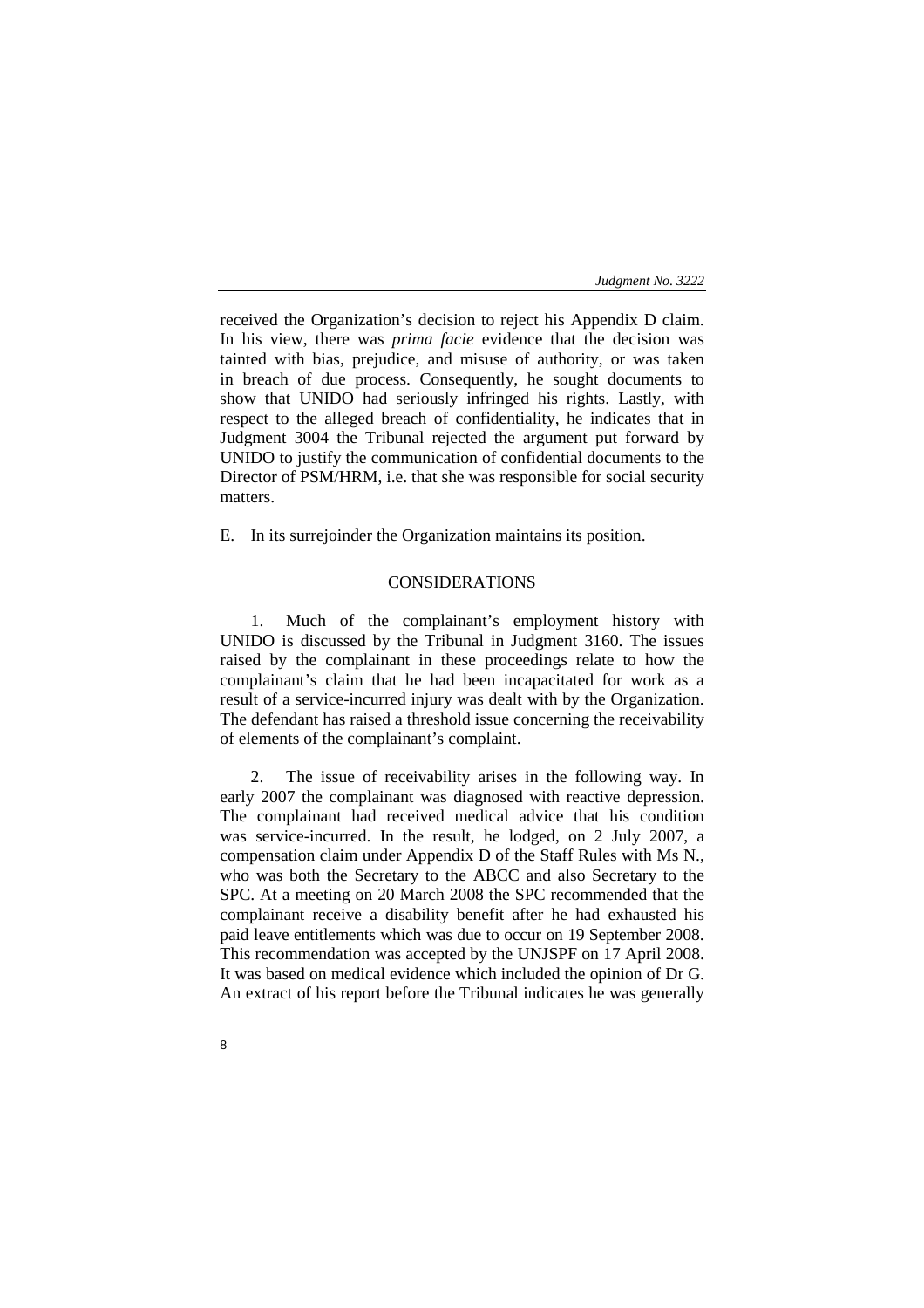supportive of the complainant's claim that his depressive illness was causally linked to his work.

3. Later in 2008 the ABCC considered the complainant's Appendix D compensation claim. By a letter dated 5 December 2008, the complainant was advised by Ms N. that the ABCC had recommended the rejection of the compensation claim and that this recommendation had been accepted by the Managing Director of PSM. The decision of the ABCC was substantially based on the opinion of Dr D., UNIDO's Medical Adviser, who did not accept that the complainant's illness was causally linked to the decision to reassign him to a position in Algeria. The Secretary indicated that the Managing Director was acting under a delegation of authority from the Director-General. On 9 January 2009 the complainant wrote to Ms N. requesting he be provided with 17 classes of documents. He indicated that he planned to appeal the rejection of his Appendix D claim and that he needed the requested documents "in order to prepare [his] appeal". On 14 January 2009 the complainant wrote to the Director-General requesting him to review the decision concerning his Appendix D claim. On 28 January Ms N. advised the complainant that all but two of the requested classes of documents would not be provided either because they were the private records of the SPC (as provided for in its Rules of Procedure) or were internal working documents.

4. On 26 March 2009 the complainant wrote to the Director-General requesting him to instruct Ms N. to forward to him immediately all requested documents. In a letter of 18 May 2009 the Director of PSM/HRD responded to this request by, in substance, rejecting it. She pointed out that the complainant's letter to the Director-General requesting the documents had been forwarded to her by the the latter for reply. The response was said to be "[o]n behalf of the Director-General". On 17 June 2009 the complainant lodged an appeal with the JAB. The appeal took the form of a brief letter to the Secretary of the JAB together with a six-page document (not including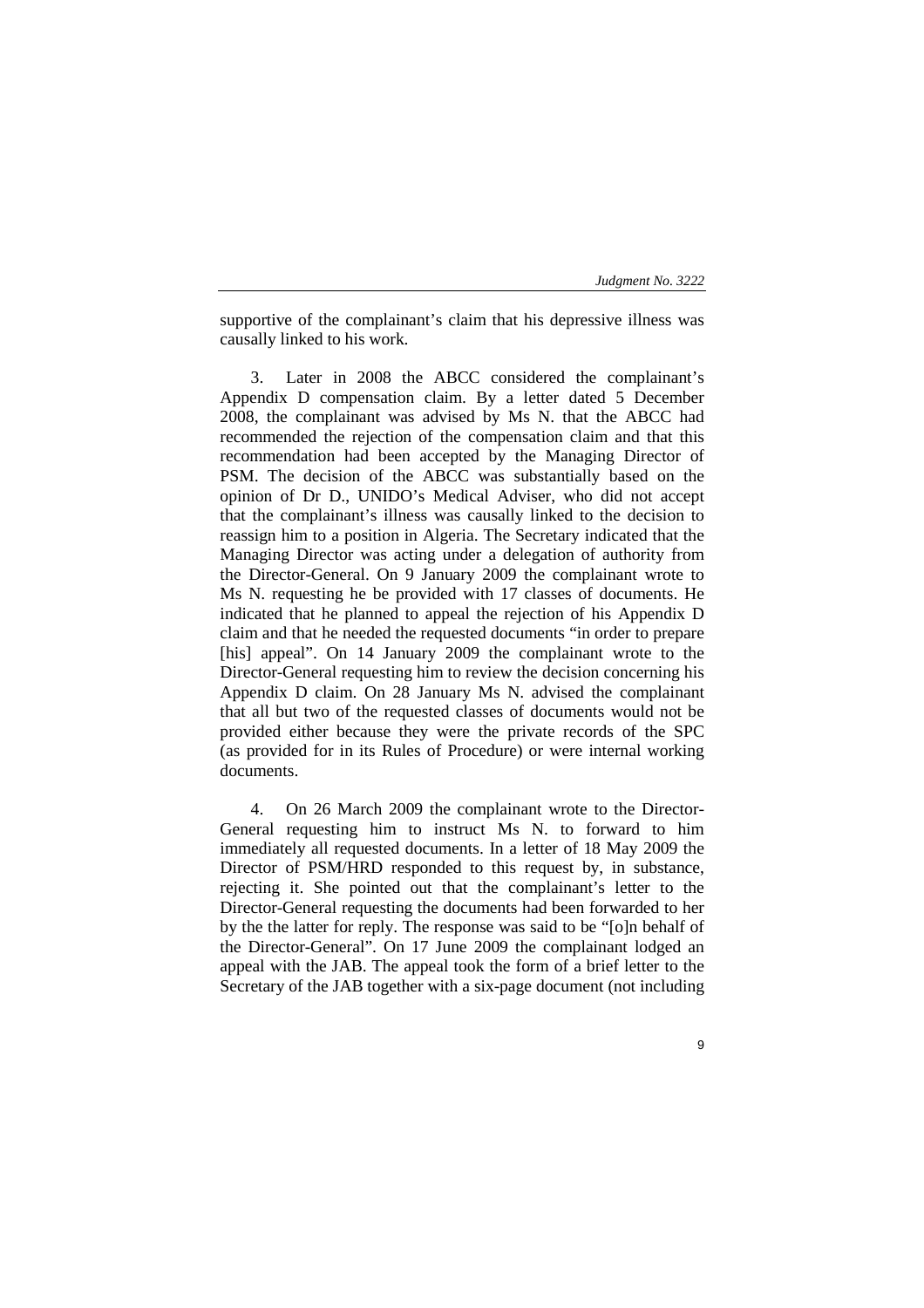annexes) setting out the background, the facts, the legal argument and the relief sought. The subject matter of the appeal was identified in the brief letter as "the decision of the Director-General refusing to provide requested pertinent documents". The sole focus of the six-page document was the events leading up to and surrounding the refusal to provide the documents.

5. The Director-General responded to the complainant's argument to the JAB and, in turn, the complainant replied to this response. He did so in a rejoinder dated 12 November 2009. The majority of the complainant's rejoinder addressed the question of whether the requested documents should have been provided. However, at various points in his rejoinder the complainant alleged a breach of confidentiality (allegedly because the Director of PSM/HRD had been informed of the complainant's medical condition and the recommendation of the ABCC), a conflict of interest (on the part of one of the members of the ABCC) and other procedural irregularities. The last section of the complainant's rejoinder (headed Conclusions) contained 12 numbered paragraphs (67 to 78). Paragraphs 67 to 69 addressed the request for the documents. In paragraph 70, the complainant said: "Taking [UNIDO's] advice [I] will not submit yet another appeal but [ask] for redress on [the] new grievances in this present appeal" (repeating a submission he had made in paragraphs 16 and 17 of his rejoinder). Paragraphs 71 and 72 contained a claim for 30,000 euros for moral damages arising from an alleged procedural breach involving his request for disclosure of documents not being drawn to the attention of the SPC. Paragraph 73 also contained a claim of 30,000 euros for moral damages for "procedural irregularities, conflict of interest and/or breach of confidentiality". Paragraphs 74 to 77 concerned the complainant's challenges to the exercise of ostensibly delegated authority by Ms N. and the Managing Director of PSM and contained a further claim for moral damages in two amounts of 30,000 euros.

6. In its report of 2 December 2010 the JAB referred to and rejected the claims in paragraphs 71 and 72, 74, and 75 to 77. The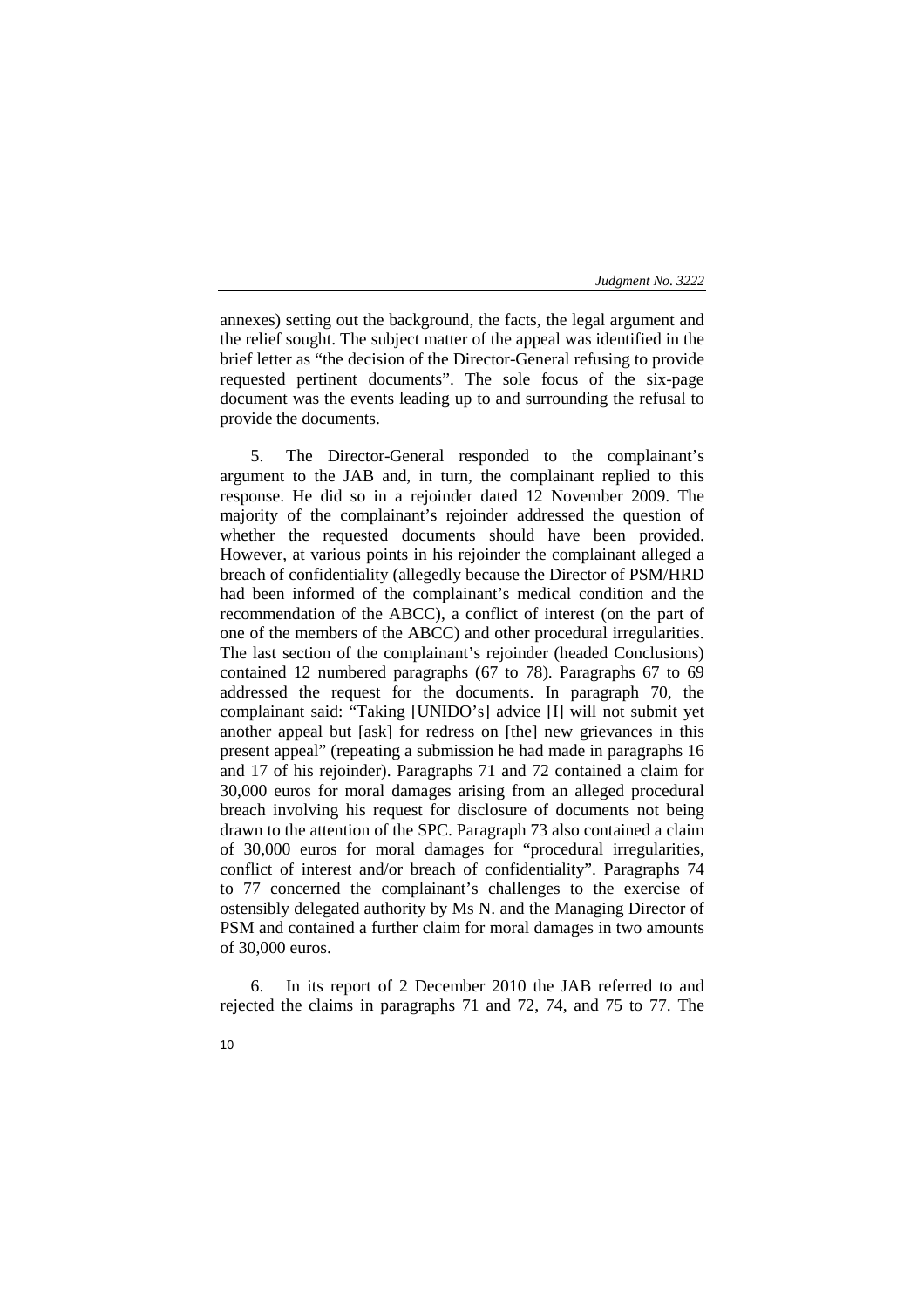JAB recommended that all requested documents should be provided (dealing with paragraph 67 of the complainant's rejoinder) and expressed the view that there had been a procedural irregularity as claimed in paragraph 73. In his decision of probably 22 December 2010 (the impugned decision in these proceedings – the IOM setting out the decision is dated 22 December 2010 but it is datestamped 21 December 2010), the Director-General rejected the recommendation concerning the provision of documents and also disagreed with the conclusion that there had been a procedural irregularity. In the result, the Director-General dismissed the appeal in its entirety.

7. Before considering the arguments concerning receivability, one further aspect of the history of the matter should be noted. After requesting the Director-General on 14 January 2009 to review his decision to reject his Appendix D claim, the complainant's circumstances were reviewed by a medical board. This led to a decision of the Director-General on 19 October 2010 that the complainant's illness was attributable to his service with UNIDO. So by October 2010 the complainant's Appendix D claim had been resolved in his favour and the adverse conclusions and recommendation of the ABCC together with the acceptance of the recommendation by the Managing Director of PSM in late 2008 no longer had any practical or legal significance for the complainant.

In his brief to the Tribunal, the complainant appears, in substance, to acknowledge that the claims raised in his rejoinder before the JAB (other than the claim concerning the provision of documents) expanded the scope of the claims in the internal appeal. The complainant anticipated an argument on receivability saying that any objection on the part of the Organization would involve a lack of good faith, referring to Judgment 1897. As anticipated, UNIDO does raise the question of receivability in its reply. The argument is based on the requirement of Article VII(1) of the Tribunal's Statute that the complaint is not receivable unless the impugned decision is a final decision and the person concerned has exhausted such other means of resisting it as are open to her or him under the applicable Staff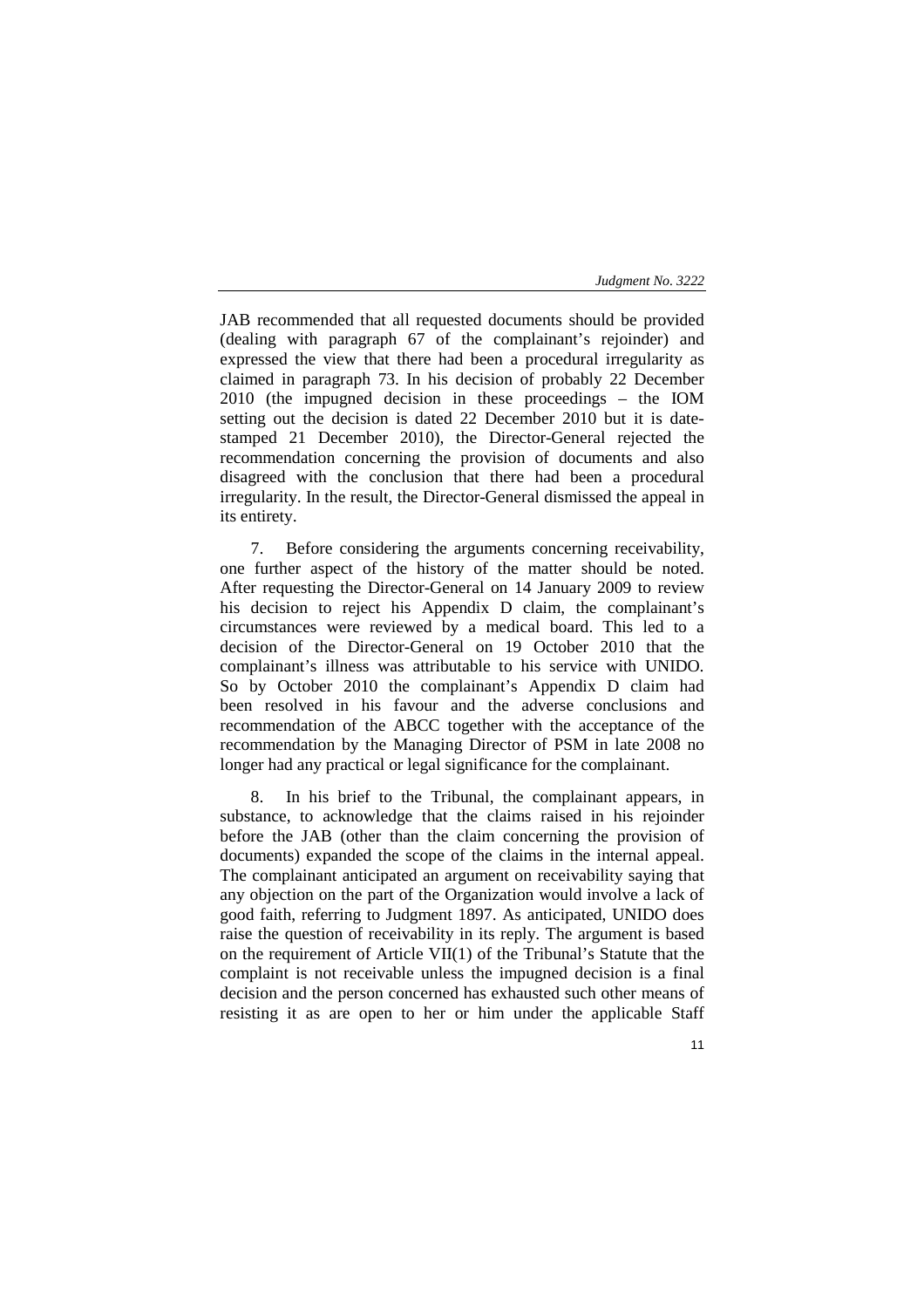Regulations. UNIDO refers to Judgments 1149, 2100 and 2808. In his rejoinder the complainant refers to Judgment 2965 in which the Tribunal indicated it would not allow an organisation to take an "excessively formalistic approach" in depriving a staff member of the right to appeal. UNIDO repeats its argument on receivability in its surrejoinder.

9. Article VII(1) of the Tribunal's Statute serves several related purposes. One is to ensure that grievances are, before they are considered by the Tribunal, considered in internal appeals. It is commonplace for Staff Regulations to provide detailed procedures for the prosecution of internal appeals. Those procedures ordinarily serve a multiplicity of purposes. One is to provide a fair hearing process both for the benefit of a complainant and also the benefit of the organisation to resolve the dispute. Another is to ensure that the subject matter of the grievance and internal appeal is identified with some particularity. If the subject matter of the internal appeal is an administrative decision, the appellant would be required to identify the decision which would ordinarily include by whom it was made, when it was made and the content or effect of the decision. Yet another purpose is to ensure that the issues raised in the internal appeal are properly identified, relevant evidence concerning the issues presented and the issues and evidence appropriately addressed by the parties and properly considered by the internal appeal body. Yet another is to ensure that, in appropriate cases, the ultimate decision-maker will have the considered views of the internal appeal body that will have been informed by the coherent presentation of evidence and argument.

10. Another purpose of Article VII(1) of the Statute is to ensure that the Tribunal does not become, *de facto*, a trial court of staff grievances and to ensure it continues as a final appellate tribunal. The Tribunal is ill-equipped to act as a trial court and its workload could, potentially, become intolerable or unmanageable if its role was not confined in this way. From the perspective of the parties, Article VII(1) should ordinarily operate to protect the parties against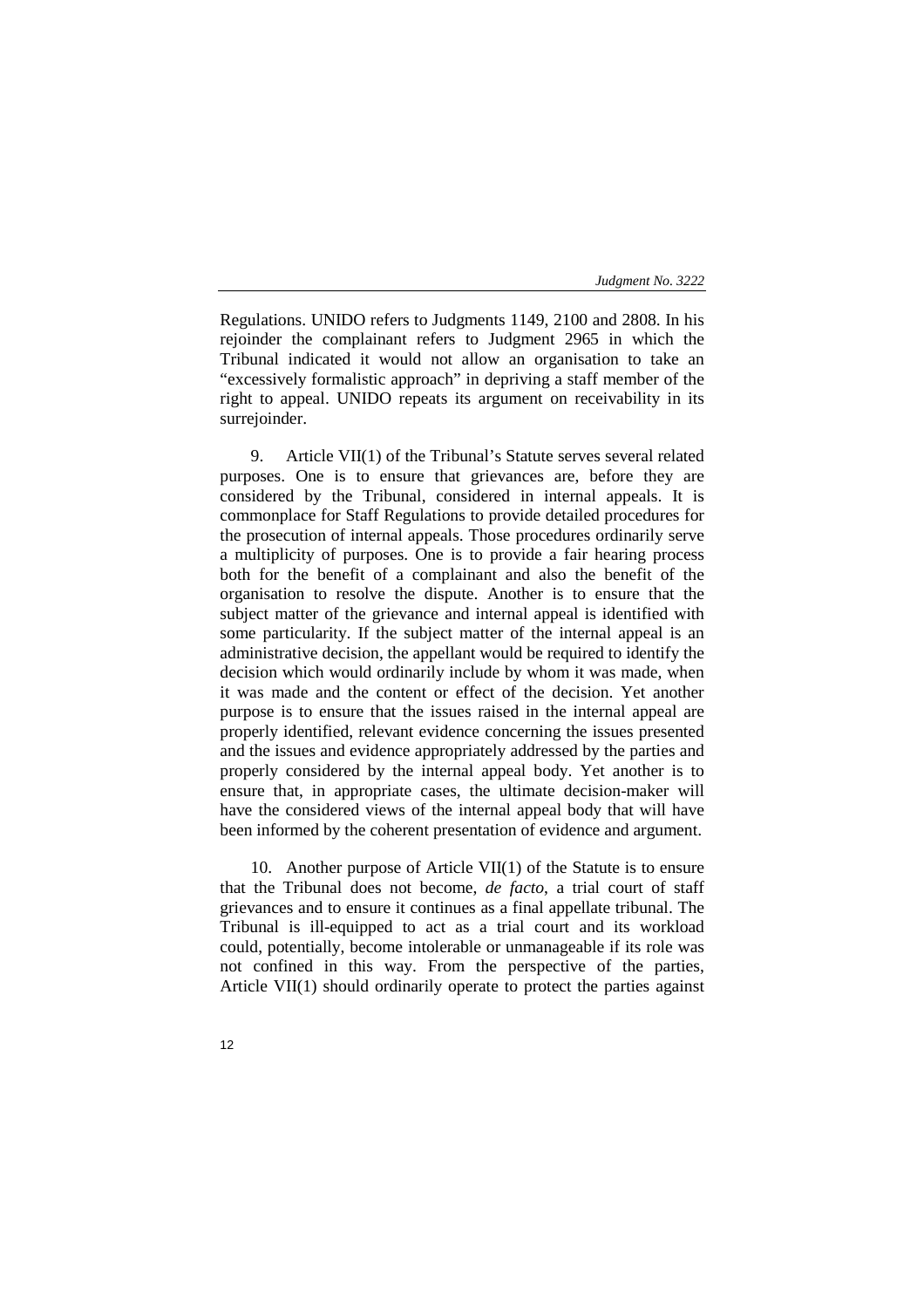| Judgment No. 3222 |  |
|-------------------|--|
|-------------------|--|

the cost and administrative demands of litigating issues, for the first time, before the Tribunal.

11. In the present case, the claims (other than the claim regarding the disclosure of documents) arose as a subsidiary matter in an appeal concerning the non-disclosure of documents. Insofar as the additional claims involved claims for moral damages (in very significant amounts) nothing of substance was advanced by way of argument by the complainant to the JAB as to why moral damages should be awarded at all and, if they were, why the amounts claimed were justifiable or appropriate. It is true that the JAB considered those additional claims though it must be said that their discussion of the issues was brief in the extreme. In addition, the JAB did not have the benefit of argument from the Director-General on those additional claims before reaching its conclusions. It is also true that the Director-General, as the ultimate decision-maker, briefly addressed these additional claims when rejecting the JAB's affirmative recommendation and conclusion favouring the complainant. But the fact that they were briefly addressed by the JAB and the Director-General does not have the consequence that the complainant has exhausted internal appeal procedures. As earlier discussed, these procedures demand more than the mere consideration of the issue at a late stage in the internal appeal process. While the Tribunal's case law recognises a need to apply Article VII(1) of its Statute with some flexibility (see, for example, Judgments 2360 and 2457), there are no decisions which support the view that a claim about a discrete subject can be introduced at a late stage in an internal appeal about an entirely different subject and the fact that it has been satisfies the requirement that internal appeals have been exhausted before a complaint about the different subject matter can be litigated in the Tribunal.

12. It must be borne in mind that the complainant's appeal to the JAB was to seek the disclosure of documents as a prelude to prosecuting an appeal against the decision of the ABCC to reject his Appendix D claim. The Tribunal should not permit the prosecution of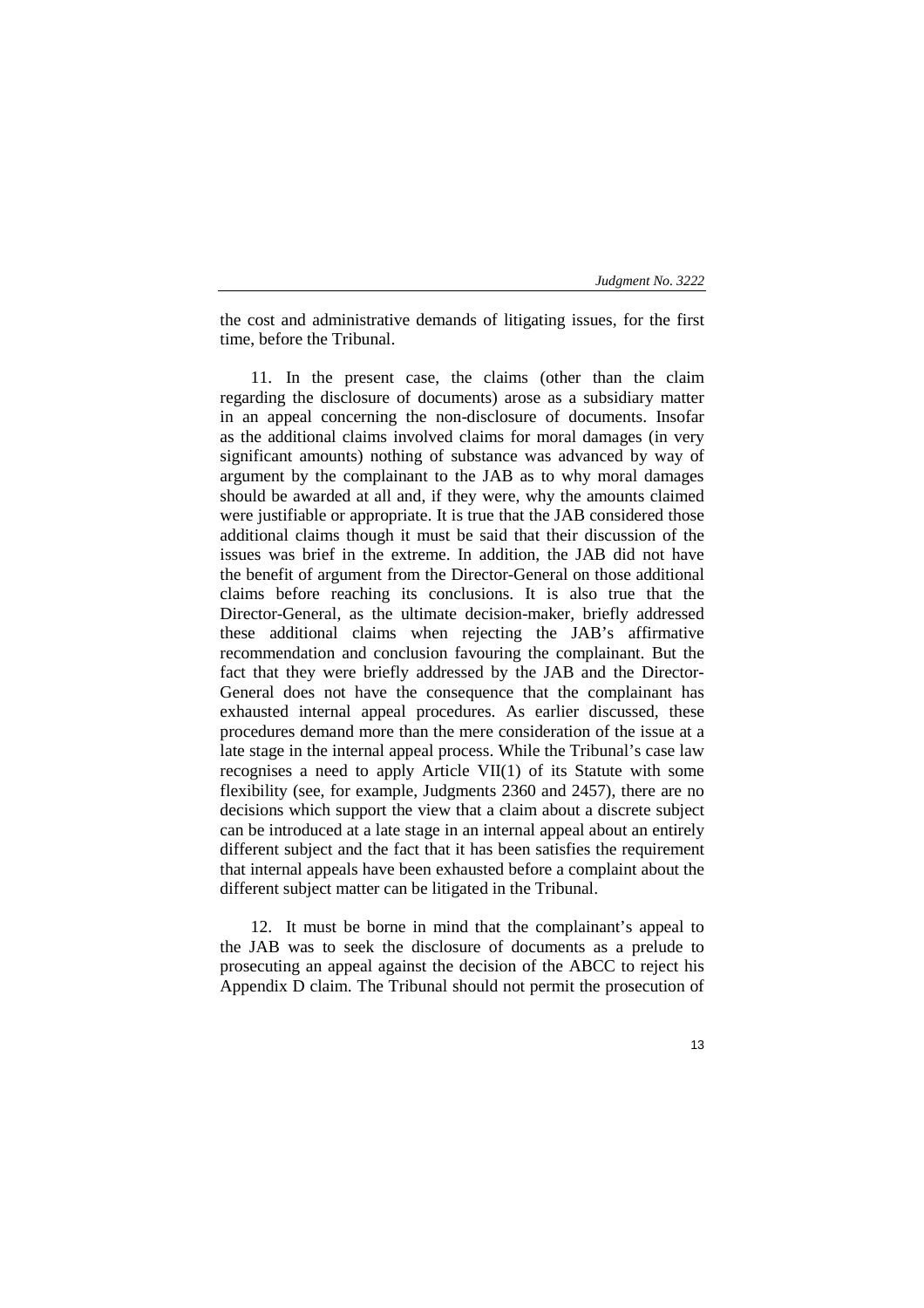an appeal before the Tribunal on a miscellaneous range of claims, at best only partially considered in the internal appeal proceedings, in circumstances where a complainant had initially set out only to create a firm footing to prosecute his appeal against the rejection of his Appendix D claim. Moreover, by the time the impugned decision in these proceedings was made (22 December 2010) and necessarily by the time the proceedings were commenced in this Tribunal (15 March 2011), the principal issue vexing the complainant (the rejection of his Appendix D claim) had been resolved in his favour. The complainant's claims, insofar as they concern matters other than the disclosure of documents, are not receivable.

13. It is now necessary to discuss the documents or classes of documents requested by the complainant. The documents initially requested by the complainant were:

- (1) correspondence from UNIDO's Administration to the Medical Service asking for the appointment of an independent physician to examine him;
- (2) correspondence from the Medical Service transmitting Dr G.'s report to the Administration;
- (3) any other correspondence dealing with points (1) and (2);
- (4) correspondence from the Administration requesting a report from the Medical Adviser for the SPC;
- (5) the Medical Adviser's report for the SPC;
- (6) correspondence from the Medical Service transmitting the report for the SPC to the Administration;
- (7) the minutes of the SPC relating to his case;
- (8) correspondence from the SPC to the Director-General;
- (9) the Director-General's written decision;
- (10) any other correspondence dealing with his disability case which was not copied to him;
- (11) correspondence from the Administration requesting a report from the Medical Adviser for the ABCC;
- 14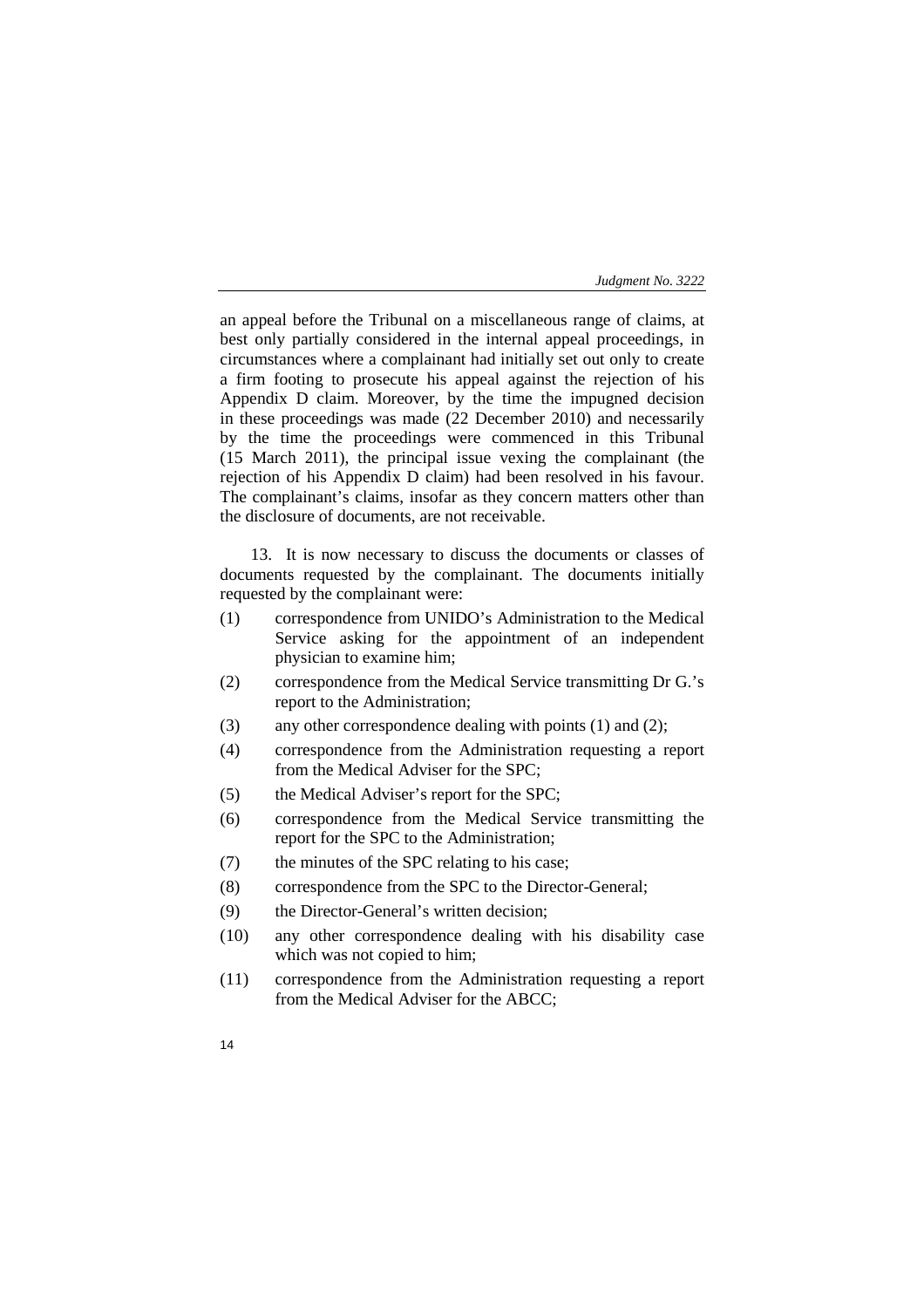| Judgment No. 3222 |  |  |
|-------------------|--|--|
|-------------------|--|--|

- (12) the Medical Adviser's report for the ABCC;
- (13) correspondence from the Medical Service transmitting the report for the ABCC to the Administration;
- (14) the minutes of the ABCC relating to his case;
- (15) correspondence from the ABCC to the Director-General;
- (16) the Director-General's further written decision; and
- (17) any other correspondence dealing with his claim which was not copied to him.

14. As alluded to earlier, some of these documents or classes of documents were provided to the complainant and some were not. Indeed, on 28 January 2009 Ms N. provided the complainant with documents referred to in consideration 13 at points (14) and (16). After the complainant filed his appeal with the JAB in June 2009, UNIDO conceded (in its statement to the JAB) that the complainant should be provided with documents mentioned at points (5), (12) and (15). This occurred. In the Tribunal's opinion, this concession was properly made and, in addition, the documents provided by Ms N. should have been provided. These various documents were directly relevant to the ABCC's consideration of the complainant's Appendix D claim. While the document referred to in consideration 13, point (5), was a report to the SPC, that report had been provided to the ABCC. The complainant was entitled to this material in order to understand the basis upon which the ABCC reached the conclusions it did and the terms upon which those conclusions were communicated to the primary decisionmaker (the Managing Director of PSM). Thus, by the time the matter was being finally considered by the JAB, the documents or classes of documents then in issue were those referred to in consideration 13, points (1) to (4), (6) to (11), (13) and (17).

15. It is to be recalled that the complainant's original request on 9 January 2009 to Ms N. was "in order [for the complainant] to prepare [his] appeal" and that the complainant, in his subsequent request to the Director-General on 26 March 2009, repeated that the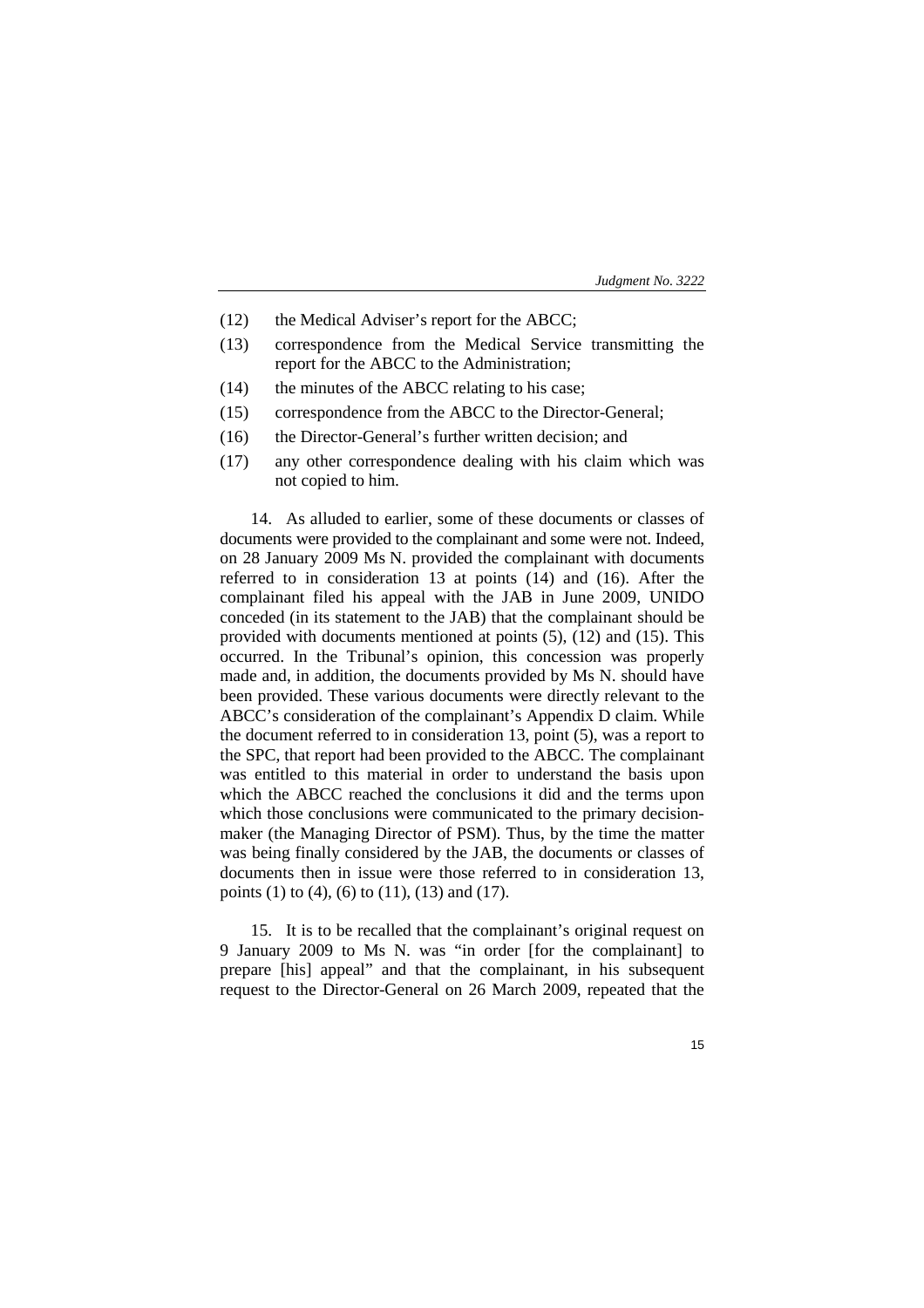requested documents "pertained to [his] case and [were] necessary in order to prepare a meaningful appeal". Moreover, the complainant challenged the proposition that "documents such as medical reports dealing with [his] case [could] be classified as confidential or private and withheld from [him]".

16. In the present case, the complainant's right to be provided with copies of documents and the Organization's obligation to provide them should be measured against the purpose for which the documents were sought. The claims before the Tribunal have not been contested on the basis that there is some overarching right of a staff member to see any document concerning her or him which is in the custody or control of the employing organisation. Ultimately, UNIDO was obliged to provide the complainant with such of the requested documents and classes of documents that may have been of some forensic assistance to the complainant in prosecuting his appeal against the rejection of his Appendix D claim. Documents referred to in consideration 13, points (1) to (10), all concerned the consideration by the SPC of the question of whether the complainant was entitled to a disability benefit. *Prima facie* these documents are irrelevant to the complainant's appeal concerning his Appendix D claim. An exception to this general comment is the document referred to in consideration 13 under point (5), which was a relevant medical report that had been before the ABCC. No submission was made by the complainant in these proceedings which demonstrated to the Tribunal that the requested documents concerning the SPC's deliberations may have been relevant to his appeal, and on that basis he should have been provided with copies. The Tribunal's conclusion, in this respect, does not depend on whether the documents were "confidential" by operation of a normative document ascribing them that status.

17. Documents referred to in consideration 13 under points (11), (13) and (17) are documents that were possibly, but not necessarily, of forensic relevance to the complainant in prosecuting his appeal. The documents are, in substance, correspondence ancillary to the deliberations of the ABCC. The only possible relevance to the complainant's appeal would have been if they enabled him to make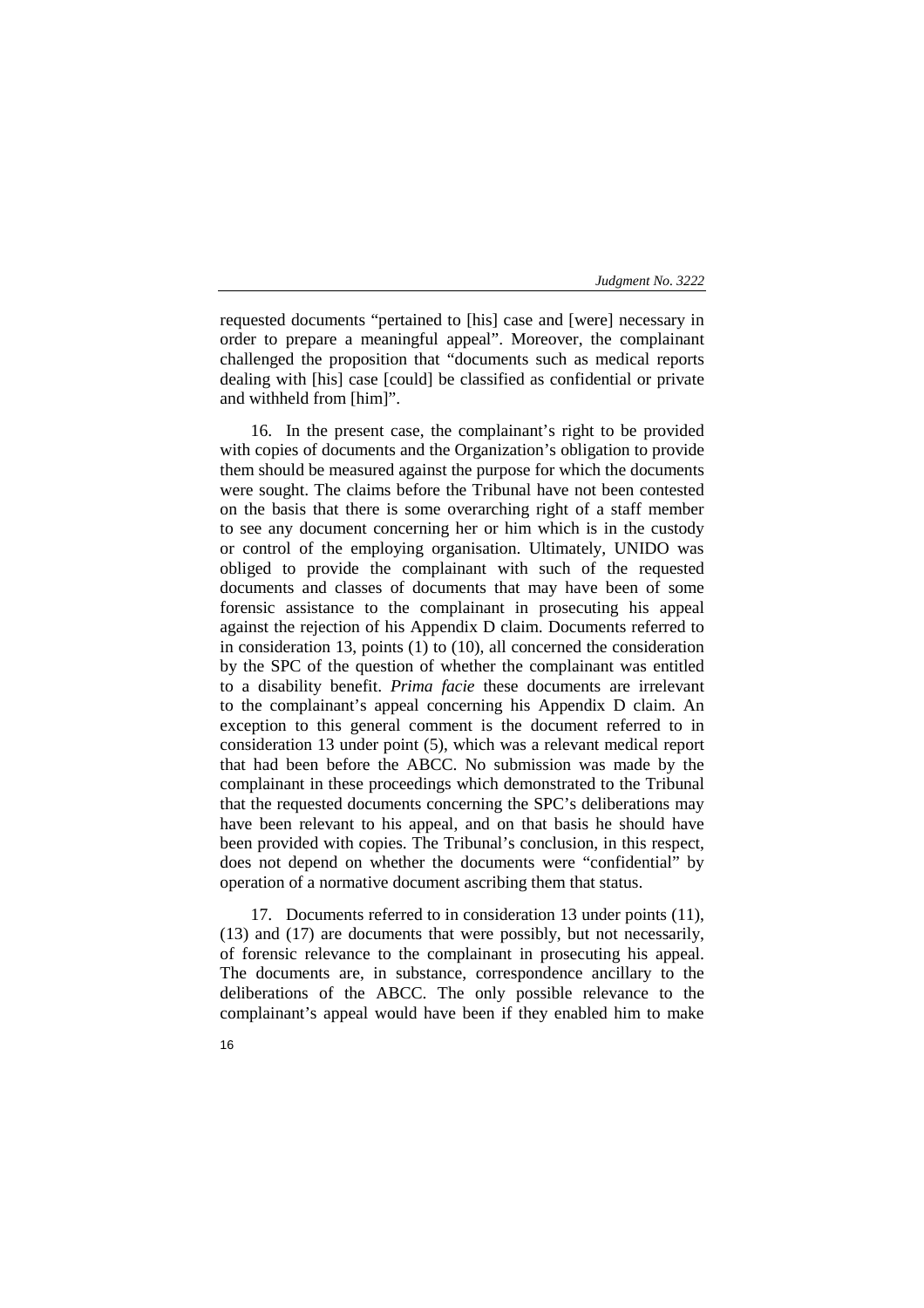some collateral attack on the ABCC's conclusions and recommendation based on a failure to follow procedure, bias or pre-judgement to name some possible grounds on which such an attack might have been made. In his complaint, the complainant alludes to this possibility in paragraphs 51 to 53 of his brief. He refers to the difficulty in understanding why the opinion of Dr G. would have been rejected and alludes to the possibility of inappropriate influence on the ABCC being exercised by HRM. This theme was amplified in the complainant's rejoinder in which he said that "[t]here was thus prima facie evidence that the decision [of the ABCC] was tainted by bias and prejudice or misuse of authority". This contention was based on the assertion that Dr D. misled, intentionally or negligently, the members of the ABCC.

18. This assertion is challenged by UNIDO in its surrejoinder. Central to the complainant's assertion is what was recorded in the minutes of the ABCC's meeting of 25 September 2008 when considering his Appendix D claim. The ABCC recorded that Dr D. referred to Dr G.'s report noting the purpose for which the report was obtained. The ABCC also noted that Dr D. observed that Dr G. "had identified other reasons for the [complainant's] illness". That is, reasons other than his reassignment to Algeria. It is to be recalled that Dr G.'s report was before the ABCC. The complainant, in these proceedings before the Tribunal, has only provided an extract of Dr G.'s report (an attachment to his appeal lodged with the JAB on 17 June 2009 which, in turn, is an annex to his brief) and not the whole report. Accordingly, there is no evidence that the statement that there are "other reasons" is wrong, let alone that Dr D. intentionally or negligently misled the ABCC. What is clear from the minutes is that the ABCC accepted the opinion of Dr D. in relation to causation. That it did so, is unexceptionable.

19. In the result, there is not a scintilla of evidence to support the complainant's assertion that there was a basis, let alone *prima facie* evidence, to maintain a collateral attack against the decision of the ABCC. Accordingly, UNIDO was not obliged to provide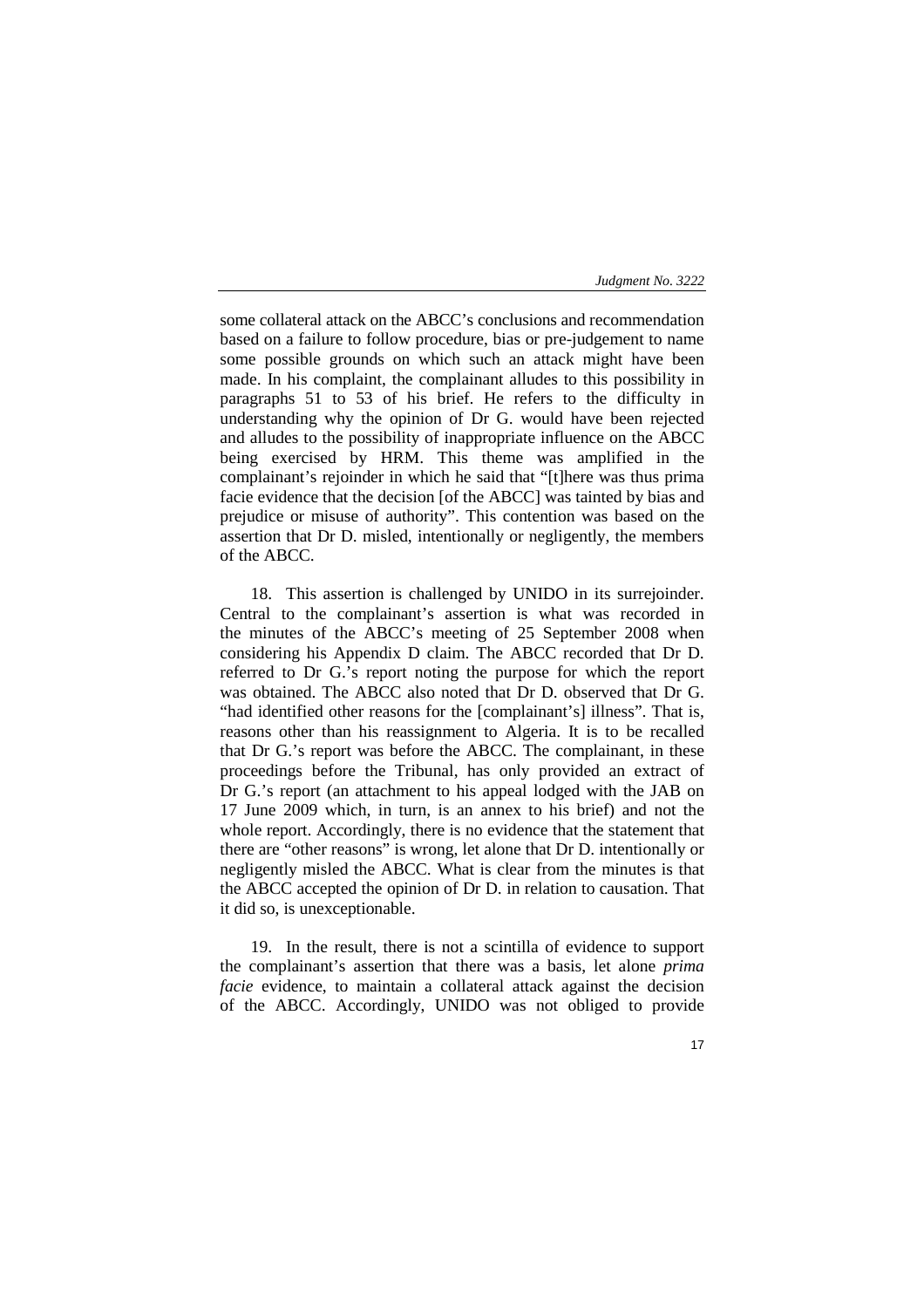the complainant with documents referred to in consideration 13, under points (11), (13) and (17) (see Judgment 2510, consideration 7). The Tribunal should not be taken as indicating that in a case such as the present, a complainant would have to establish a positive case of bias, prejudice or misuse of authority. Often it would be extremely difficult for a complainant to do so and it would often be necessary for a complainant to obtain documents of the type presently being discussed, to establish actually such a case. However, in the absence of any evidence that the ABCC, in this case, did more than prefer one medical opinion over another, the Tribunal is not satisfied that UNIDO was obliged to provide the aforementioned documents.

20. The complainant was therefore provided with the documents he was entitled to see and he has not made good an argument that he should have been provided with other documents. However, it took UNIDO nearly seven months to provide him with the documents he was entitled to see. There is no reason why these last-mentioned documents should not have been provided when first requested in January 2009. Had UNIDO done so, the complainant's challenge to the rejection of his Appendix D claim could have proceeded with greater expedition and the complainant could have been spared the stress of contesting with the Administration at least some of what he could or could not obtain. While the complainant has failed to establish that he was not provided with documents he was entitled to obtain, he has established that he was not provided with documents which he was entitled to obtain in a timely manner. For this, he is entitled to modest moral damages.

21. The Tribunal will also award costs but, as the complainant only succeeds in part, the costs will be 1,000 euros.